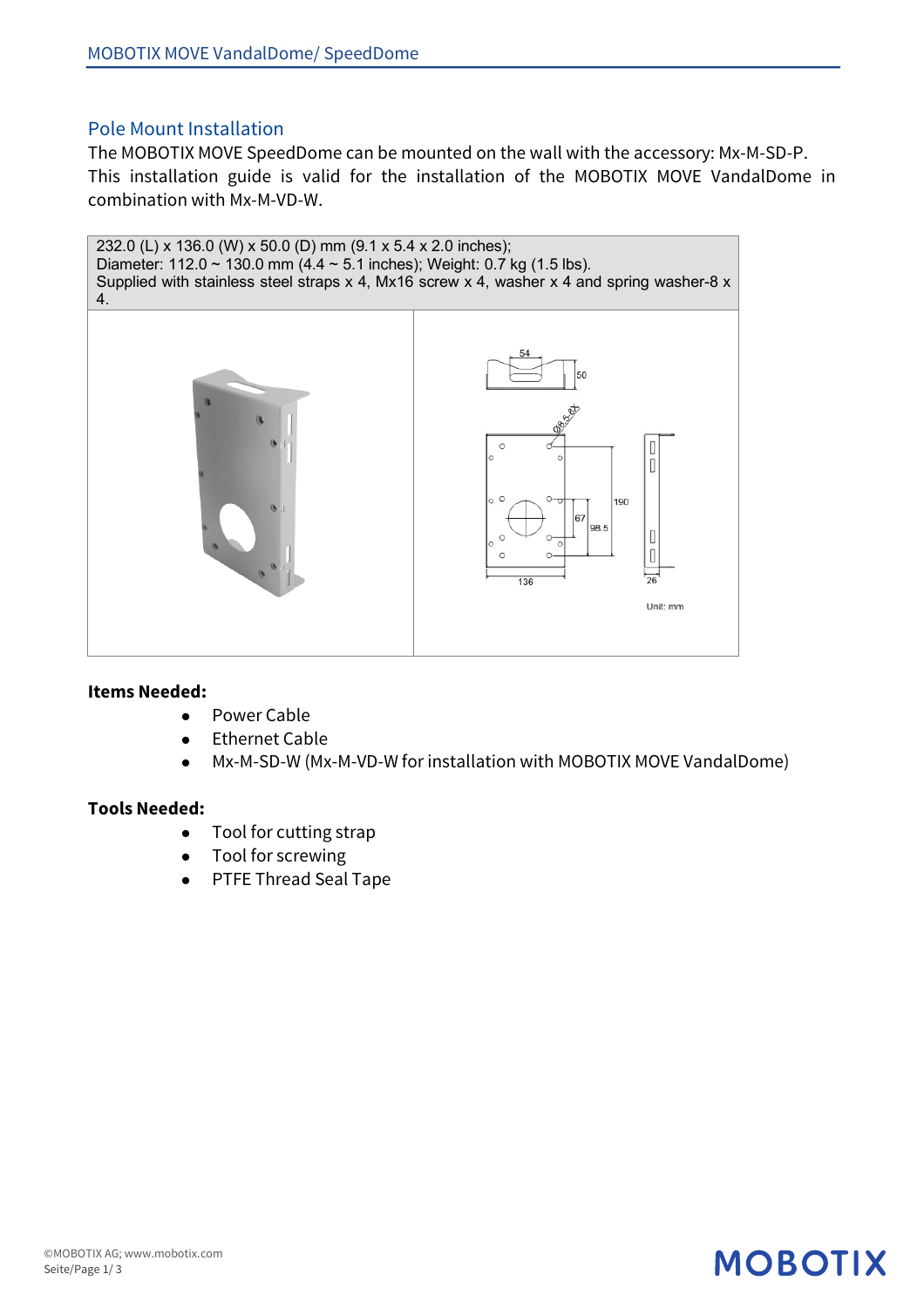Follow the steps below to mount the SpeedDome:

#### **STEP 1**

Fasten the Pole Mount on a pole with equipped stainless straps.

#### **STEP 2**

Run the cable(s) through the hole on the Pole Mount.

#### **STEP 3**

Fasten the Wall Mount onto the Pole Mount with the supplied screws and washers. Then thread the cable(s) through the Wall Mount with the cable(s) coming out of the Wall Mount's outlet.



**NOTE:** Please block the cable entry hole with the supplied sponge to avoid insects entering the Wall Mount. The sponge can be placed in two ways as shown in the illustrations below.





#### **STEP 4**

Coat the PTFE thread seal tape (not supplied) to the thread of mounting kit around five times for waterproof purpose as **Fig. 1**.

Then, thread the Ethernet cable and other cables through the mounting kit and fix the mounting kit to the Wall Mount.



(Fig.1)

**MOBOTIX** 

#### **STEP 5**

Connect the cable(s) to the SpeedDome.

#### **STEP 6**

Fix the SpeedDome to the Mounting Kit with the supplied screw and washers.